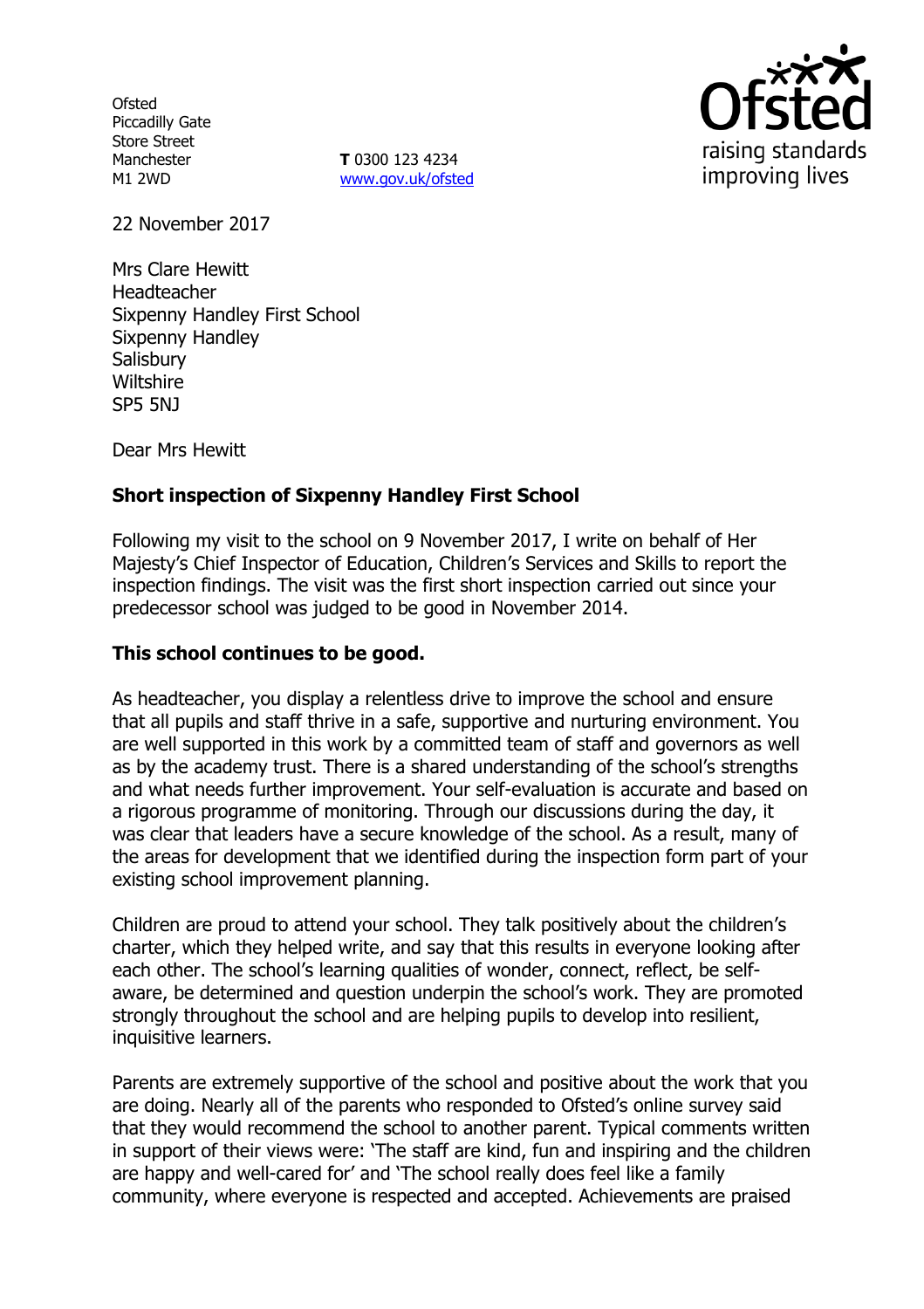

and rewarded, encouraging good behaviour.'

At the time of my visit, the school's website did not meet statutory requirements for what academies must publish online. Governors recognise the need to regularly monitor the website to ensure continued compliance.

## **Safeguarding is effective.**

The school takes its safeguarding responsibilities seriously and, as designated safeguarding lead, you have ensured that all safeguarding arrangements are fit for purpose. Procedures to ensure that only suitable people are employed to work with children are robust. Checks are thorough and records are of high quality. Systems are regularly monitored by governors so they can assure themselves that the school is meeting statutory requirements.

You have ensured that staff and governors receive high-quality training so that they are aware of the latest guidance on keeping children safe. Staff spoken with during my visit demonstrated a secure understanding of what they should do if they had any concerns. They also understood their responsibilities around reporting female genital mutilation and preventing radicalisation.

Pupils say they feel safe at school and this is a view shared by parents and staff who completed the online surveys. Pupils told me that there is little bullying at Sixpenny Handley. They have been taught to tell a trusted adult if they are worried about bullying or have any other concerns. Pupils speak fondly of their teachers and teaching assistants. The strong relationships between staff and pupils help to keep pupils safe. Pupils are knowledgeable about other risks they may face. For example, when talking about e-safety, they told me that they should not share personal details online. They also said that they would tell an adult if someone was unkind to them online or if they saw something online that made them feel uncomfortable.

The school works effectively with outside agencies and has established good relationships. Nonetheless, evidence you presented me with shows that you are prepared to escalate your concerns should the service you receive not meet your high standards.

# **Inspection findings**

- At the start of the inspection, we agreed the main areas we would focus on. Firstly, we decided to look at the outcomes of pupils at the end of Year 4. This was because, as a first school, no published information is available for pupils leaving the school. In particular, I wanted to see how pupils in key stage 2 build upon their prior attainment at the end of Year 2 so they are well-prepared for their next stage of education.
- Assessment information provided by the school demonstrates that, from their key stage 1 starting points, pupils across Year 3 and Year 4 make progress in line with that which is typical for their age. This is supported by the work in pupils' writing, mathematics and theme books. The vast majority of pupils leave your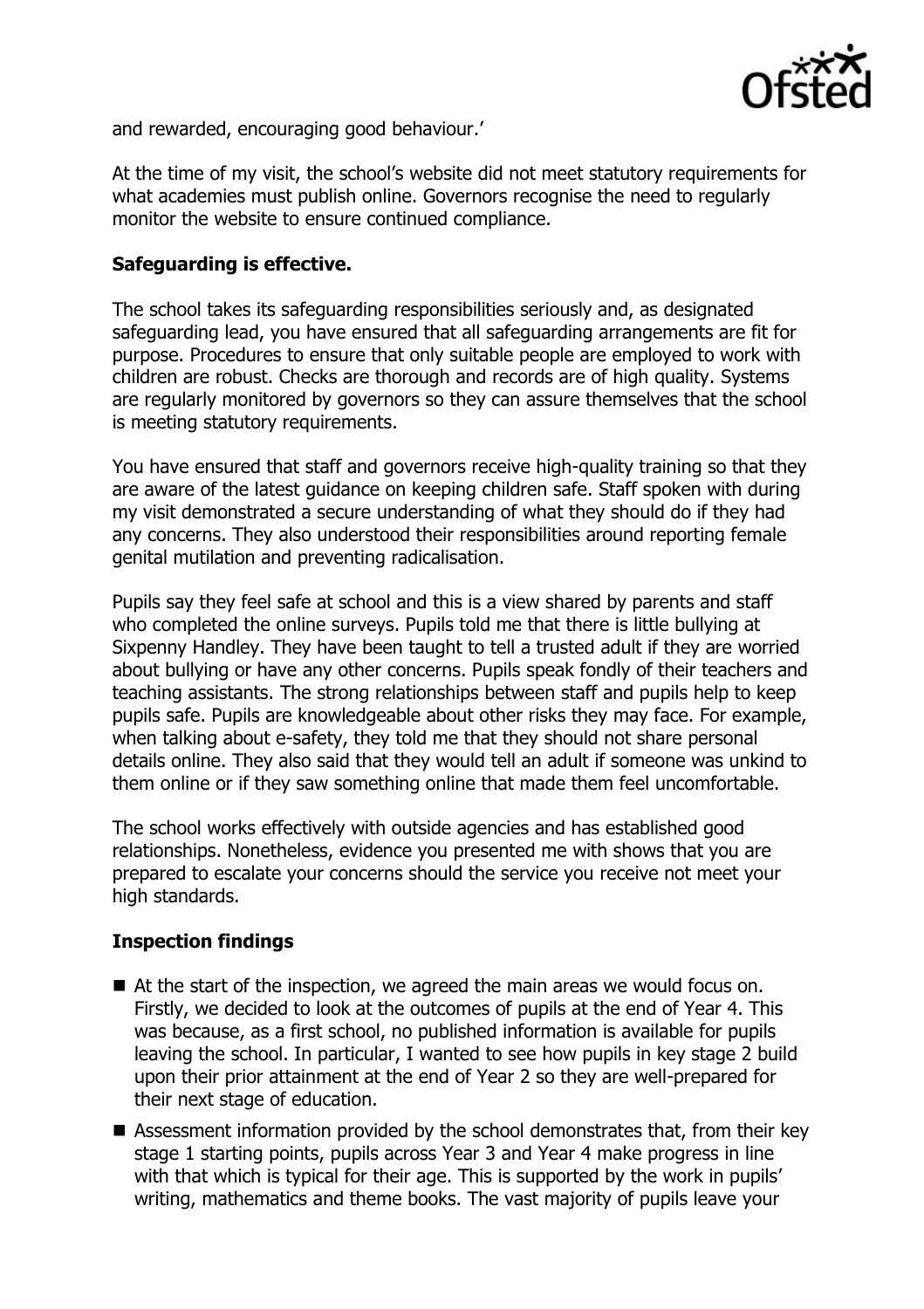

school having met national curriculum expectations for Year 4. A number of pupils exceed these. Pupils are well prepared for Year 5 and the transition to their next school.

- You have, however, already identified that some pupils are capable of making greater progress than they are currently. Therefore, we agreed that a next step for the school should be to ensure that greater proportions of middle-priorattaining pupils go on to achieve greater depth by the end of Year 4.
- Our second line of enguiry was to evaluate the progress being made by children entering the early years with knowledge, skills and understanding above that which is typical for their age. Published data shows that, by the end of their Reception Year, the vast majority of children are assessed as meeting the early learning goals. However, I wanted to see how many children exceed the expected standard.
- Recorded learning, online records and assessment information demonstrate that, during their Reception Year, children make strong progress from their starting points. Early years staff have a secure understanding of what children can already do and what they need to do next in order to develop their knowledge and skills. Continuous provision is planned carefully and adults intervene purposefully to guide children's learning and provide further challenge. This is ensuring that all children, including those with higher entry points, achieve well. However, we agreed that to further strengthen the school's early years provision, greater proportions of children with typical starting points should now be challenged to exceed the early learning goals at the end of the Reception Year.
- At the start of the inspection, information on the school's website regarding its provision for pupils who have special educational needs (SEN) and/or disabilities was not in line with the latest SEND code of practice. Therefore, our next line of enquiry was to check that the school's provision meets statutory requirements.
- The school's systems for identifying pupils who have SEN and/or disabilities are accurate. In your role as SENCo, you use a range of information effectively to gain an understanding of pupils' barriers to learning. Targeted support is then put in place to address gaps in pupils' learning and you monitor regularly the impact these interventions are having on pupils' outcomes. The views of parents and learners are considered as part of the 'plan, do, review' cycle. Where appropriate, good use is made of external agencies, for example speech and language therapists and educational psychologists. School data and the work in pupils' books show that the majority of pupils who have SEN and/or disabilities are making strong progress. This is enabling them to catch up with their peers.
- **Inspection activities confirm that the school is meeting statutory requirements** and, during the inspection, you ensured that the information available on the website was updated.
- In line with other schools in the academy trust, you have recently introduced a revised scheme to support the teaching of mathematics. Therefore, at the start of the inspection, we agreed to an additional line of enquiry which was to evaluate the impact this is having on pupils' outcomes.
- Our joint observations of learning, discussions with pupils and examination of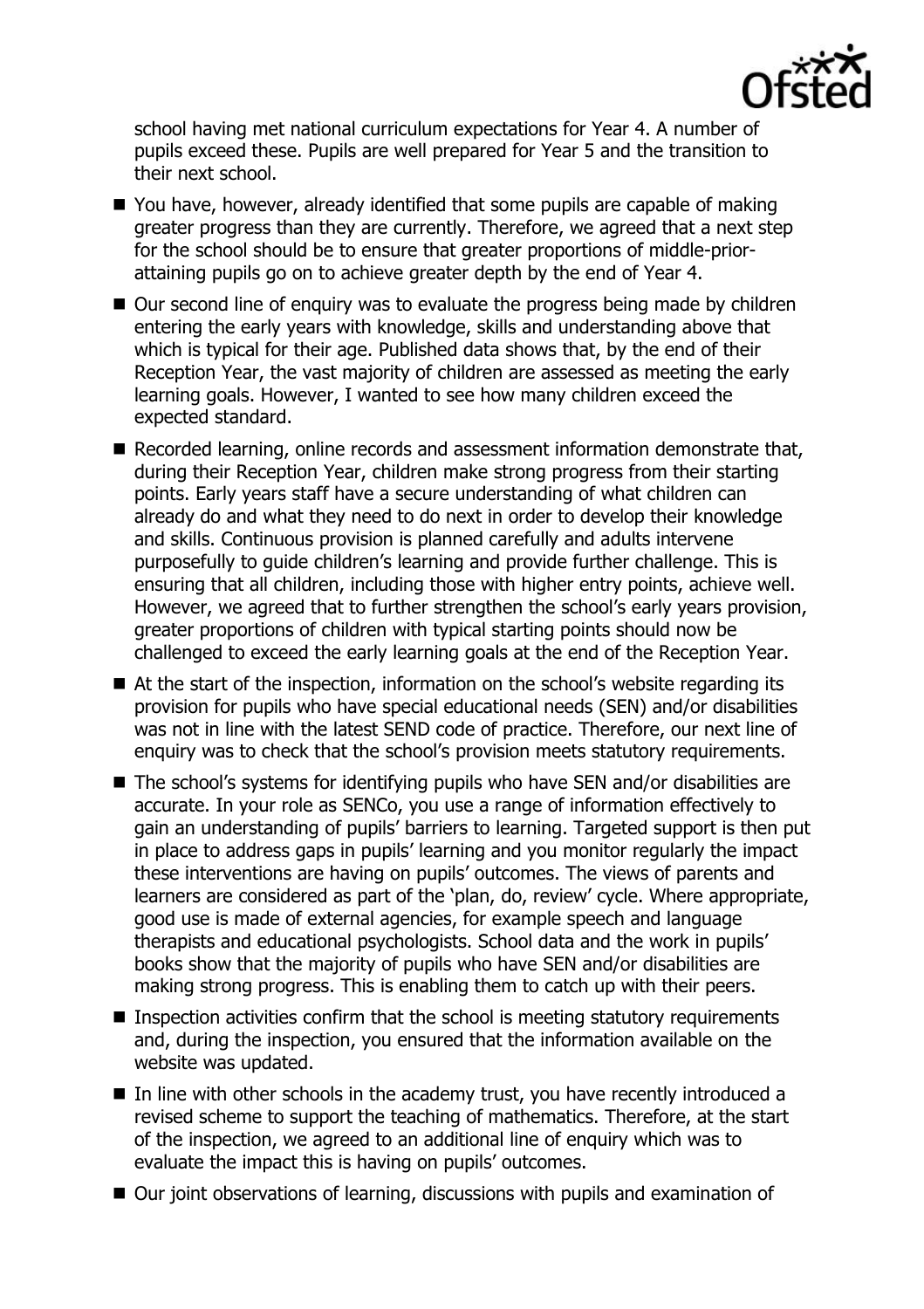

workbooks demonstrated that pupils are making good progress from their starting points. Teachers have high expectations of what pupils can achieve and the majority of pupils are developing their 'mastery' of the curriculum for their year group. Pupils of all abilities are routinely provided with opportunities to apply their understanding through activities which develop their reasoning and problem-solving skills. Pupils talk confidently about their mathematics. For example, in solving word problems, pupils were able to explain why the method they had chosen was the most efficient.

■ Our study of pupils' workbooks showed that pupils are developing their understanding and skills in a range of concepts. However, you recognise that some concepts are not being covered in sufficient depth. Consequently, pupils do not get opportunities to consolidate their understanding before moving on to something new.

# **Next steps for the school**

Leaders and those responsible for governance should ensure that:

- in all phases of the school, greater proportions of middle-prior-attaining pupils are challenged to work above the standards expected for their age
- $\blacksquare$  teaching provides pupils with opportunities to consolidate their understanding of mathematical concepts
- $\blacksquare$  the website is monitored regularly so it meets statutory requirements for what must be published online.

I am copying this letter to the chair of the governing body, the regional schools commissioner and the director of children's services for Dorset. This letter will be published on the Ofsted website.

Yours sincerely

#### Jonathan Dyer **Her Majesty's Inspector**

## **Information about the inspection**

During the inspection, I met with you and a member of your senior leadership team. We discussed the school's self-evaluation and considered information about pupils' progress. Together, we observed pupils in classrooms and spoke to them about their learning. I also analysed work in pupils' books from across the curriculum.

I had meetings with staff and four governors, including the chair of governors. I also met with the chief executive officer of the Heath Academy Trust. I looked at a range of written evidence, including documents relating to safeguarding and attendance. I took account of the views expressed by 36 parents who completed the online survey as well as their written comments. I also considered 14 responses